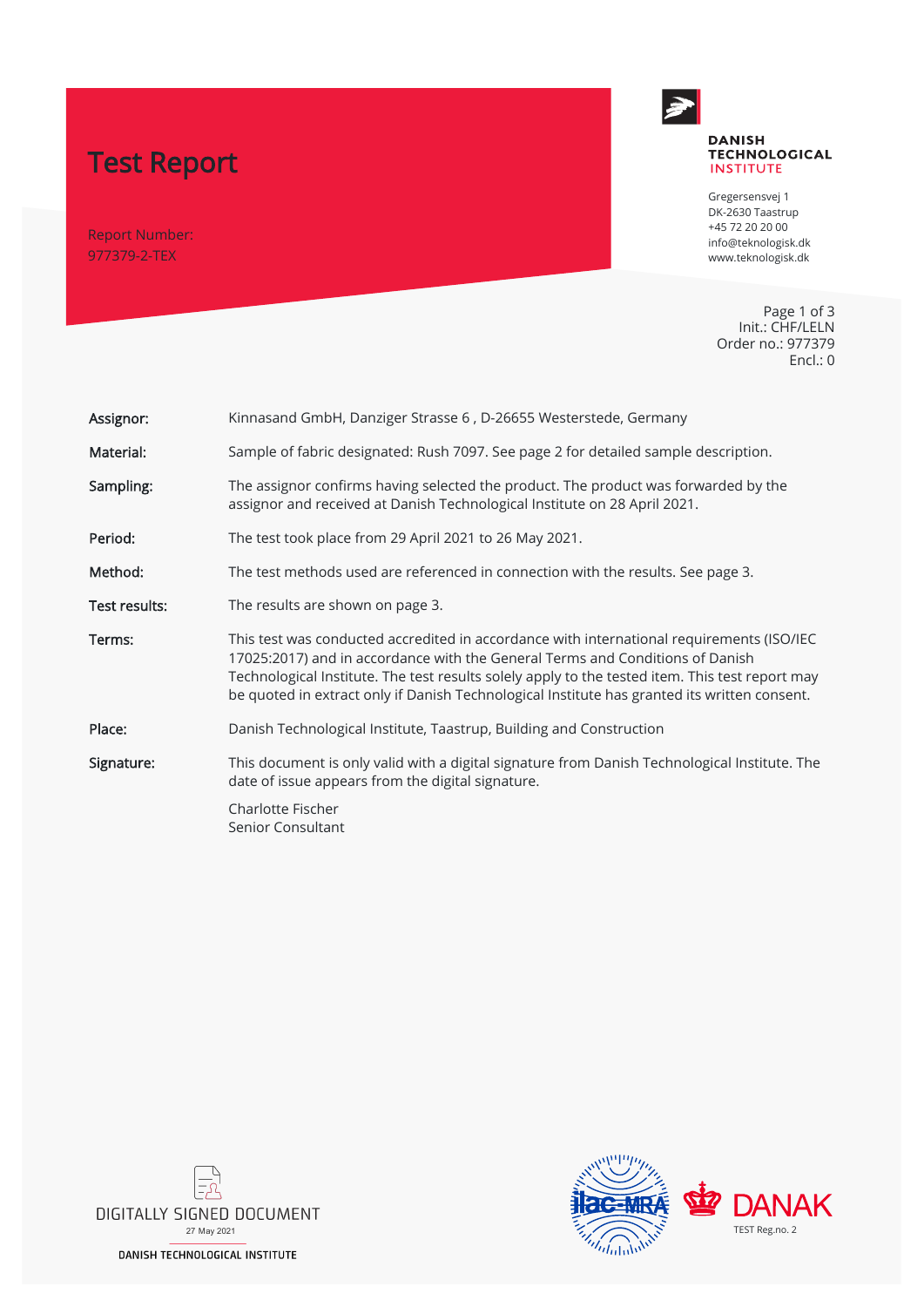

## Samples

| Sample mark | Description                                              | Photo |
|-------------|----------------------------------------------------------|-------|
| Col. 0011   | Sample of fabric<br>Designated: Rush 7097<br>color. 0011 |       |
| Col. 0013   | Sample of fabric<br>Designated: Rush 7097<br>color. 0013 |       |
| Col. 0012   | Sample of fabric<br>Designated: Rush 7097<br>color. 0012 |       |
| Col. 0014   | Sample of fabric<br>Designated: Rush 7097<br>color. 0014 |       |